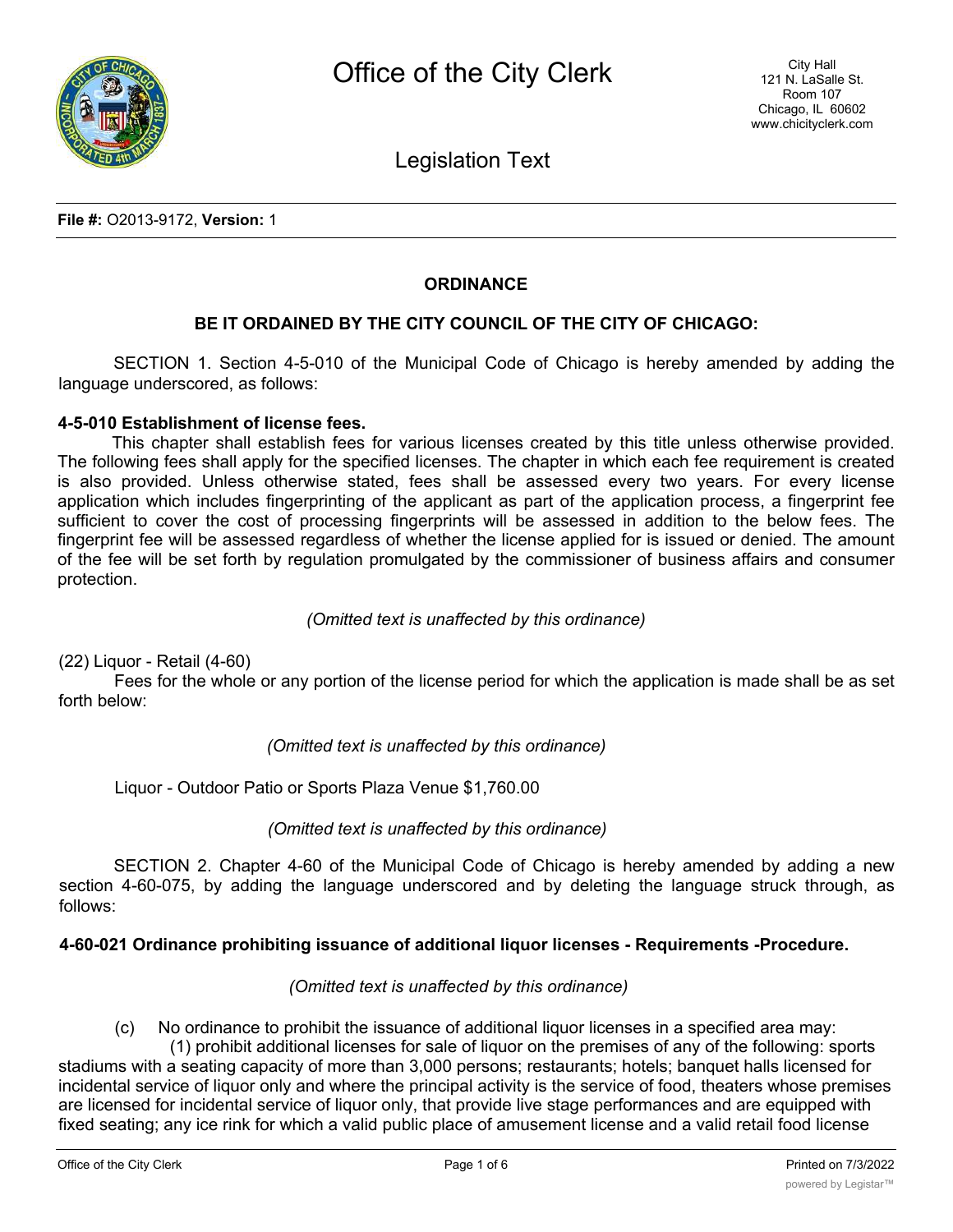have been issued, and where the sale of alcoholic liquor is incidental to those activities; of facilities operated by the

**1**

### metropolitan pier and exposition authority; sports plazas, as that term is defined in section 4-60-075:

## *(Omitted text is unaffected by this ordinance)*

#### **4-60-075 Sports plaza venue liquor licenses - Special conditions.**

(a) For purposes of this section:

"Residential building" has the meaning ascribed to that term in section 17-17-02146. "Retail food

establishment license" means a license issued under Chapter 4-8 of this

code.

"Sports Plaza" means an outdoor open space which is: (1) not on the public way: (2) clearly demarcated to effectively regulate ingress and egress to the area: and (3) immediate adjacent to a sports stadium that has a fixed seating capacity of at least 30,000 persons.

b) In addition to the other categories of licenses authorized under this chapter, the local liguor control commissioner is authorized to issue Sports Plaza Venue liguor licenses: provided eligibility for the Sports Plaza Venue liquor license shall be limited to applicants who hold a valid retail food establishment license and a valid retail consumption-on-premises liguor license for an indoor location that is immediately adjacent to a sports plaza. A Sports Plaza Venue liguor licensee may serve, in compliance with this section, alcoholic liguor within the sports plaza.

c) A separate Sports Plaza Venue liguor license shall be reguired for each consumption-on-premises licensee selling, serving or offering for sale alcoholic liguor in the sports plaza. In addition to the information reguired under Section 4-60-040, an application for a Sports Plaza Venue liguor license shall: (1) designate the specific sports plaza at which the applicant intends to sell or serve alcoholic liguor: and (2) designate the fixed point of sale located in the sports plaza. The fee for a Sports Plaza Venue liguor license shall be as set forth in section 4-5-010.

d) Only one fixed point-of-sale located in the sports plaza shall be authorized for each Sports Plaza Venue liquor licensee. At that fixed point of sale, a Sports Plaza Venue liquor licensee shall:

1) sell only beer and wine:

2) serve beer and wine only in plastic cups which: (i) do not exceed 16 fluid ounces: and (ii) clearly identify the Sports Plaza Venue liguor licensee from which the alcoholic liguor was purchased: and

3) not sell or offer for sale anv package goods.

e) A Sports Plaza Venue liguor licensee shall be subject to all provisions of this chapter, except for Subsections (e) and (f) of Section 4-60-040; the 45-dav review period of subsection (h) of Section 4-60-040: and Section 4-60-050.

f) A Sports Plaza Venue liguor licensee shall have an adeguate number of indoor toilet facilities in compliance with section 4-60-100. Toilet facilities located within the stadium adjacent to the sports plaza shall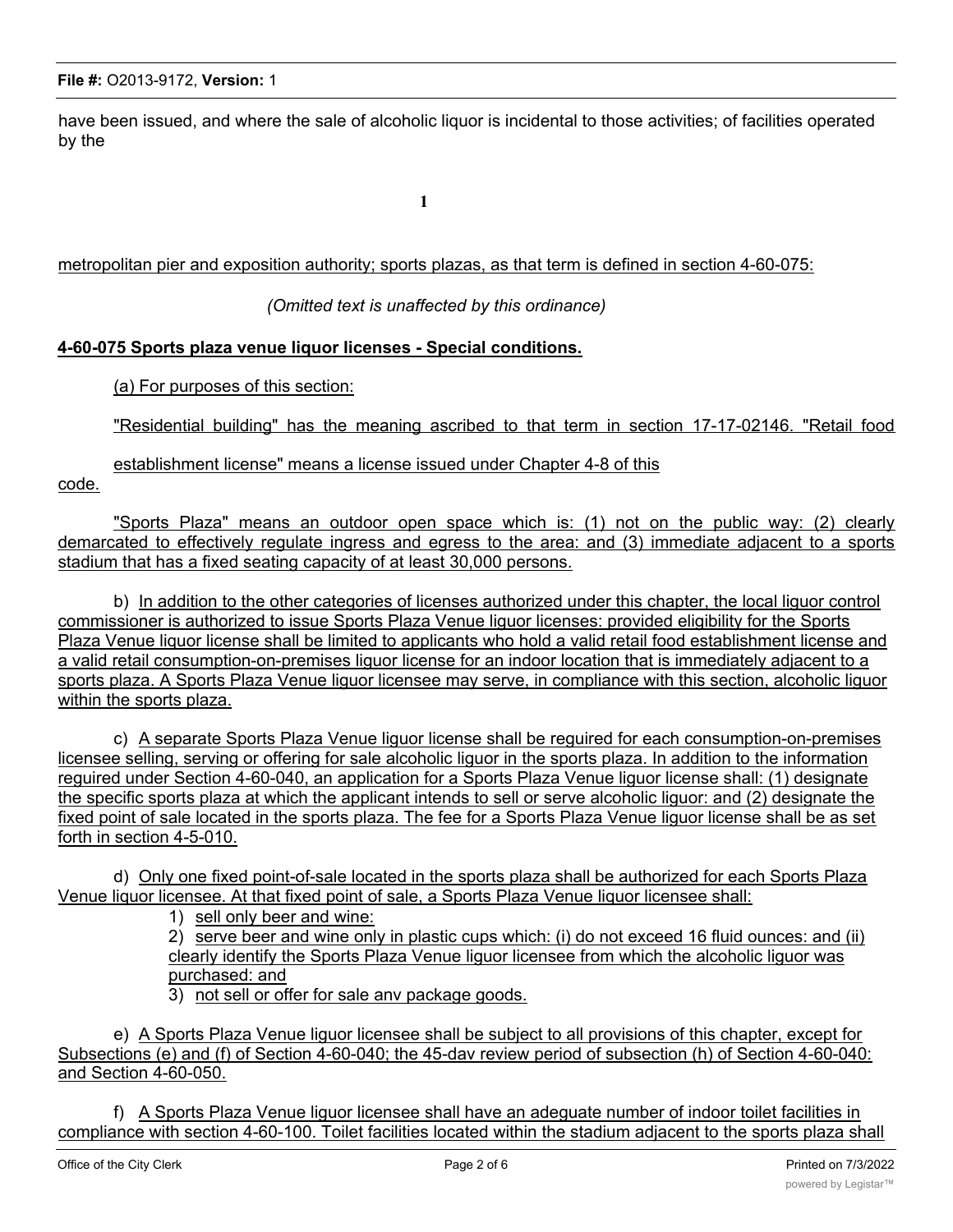count towards compliance with this reguirement if, with the written consent of the stadium owner, such toilet facilities are available to the licensee's patrons at all times that the licensee is operating.

 $\mathfrak{p}$ 

g) No person licensed under this chapter 4-60 shall sell, offer for sale or serve alcoholic liquor in the sports plaza between the hours of 11 p.m. and 11 a.m. Sunday through Thursday, or between the hours of 12:01 a.m. and 11 a.m. Friday and Saturdays.

# h) No Sports Plaza Venue licensee shall sell, offer for sale, or serve alcoholic liguor in the sports

plaza:

1) at anv time when a caterer is dispensing or serving alcoholic liguor at a catered event within the sports plaza: or

2) unless regular food service is also available to patrons at all times that alcoholic liguor is sold or served.

(i) The sports plaza shall be clearly demarcated to effectively isolate the sports plaza from thru-traffic bv non-patrons of the licensed venue. All drinks containing alcoholic liguor must be served and consumed either within the interior portion of the licensee's licensed premises or the sports plaza, except that patrons may take their drinks with them in disposable containers or cups, while entering or exiting a stadium entrance that directly connects to the sports plaza.

(i) Every Sports Plaza Venue liquor licensee shall comply with section 8-32-080.

(k) No Sports Plaza Venue license shall be issued for anv sports plaza within 125 feet of anv existing residential building, measured from the nearest property line of the residential building to the nearest boundary of the sports plaza.

(I) A Sports Plaza Venue liguor licensee shall not permit anv patron to leave the interior portion of its licensed premises with anv alcoholic liguor unless the alcoholic liguor is in a plastic cup that complies with subsection (d)(2).

SECTION 3. Chapter 4-156 of the Municipal Code of Chicago is hereby amended by adding a new section 4-156-500, as follows:

# **4-156-500 Reserved Sports Plaza- additional requirements.**

a) For purposes of this section. "Sports plaza" has the same meaning ascribed to that term in section 4-60-075.

b) If a sports plaza, or anv portion thereof, is used or intended for use for anv amusement, a public place of amusement license shall be reguired, regardless of whether the use is incidental to the sports plaza's principal use. The application for the public place of amusement license shall be made bv the owner of the sports plaza pursuant to this Article.

c) The sports plaza shall be closed, and a licensee shall not permit the conduct of anv amusement or other activity of any kind in the sports plaza, between the hours of 12:01 a.m. and 11 a.m..

d) In addition to anv other applicable provision of this chapter,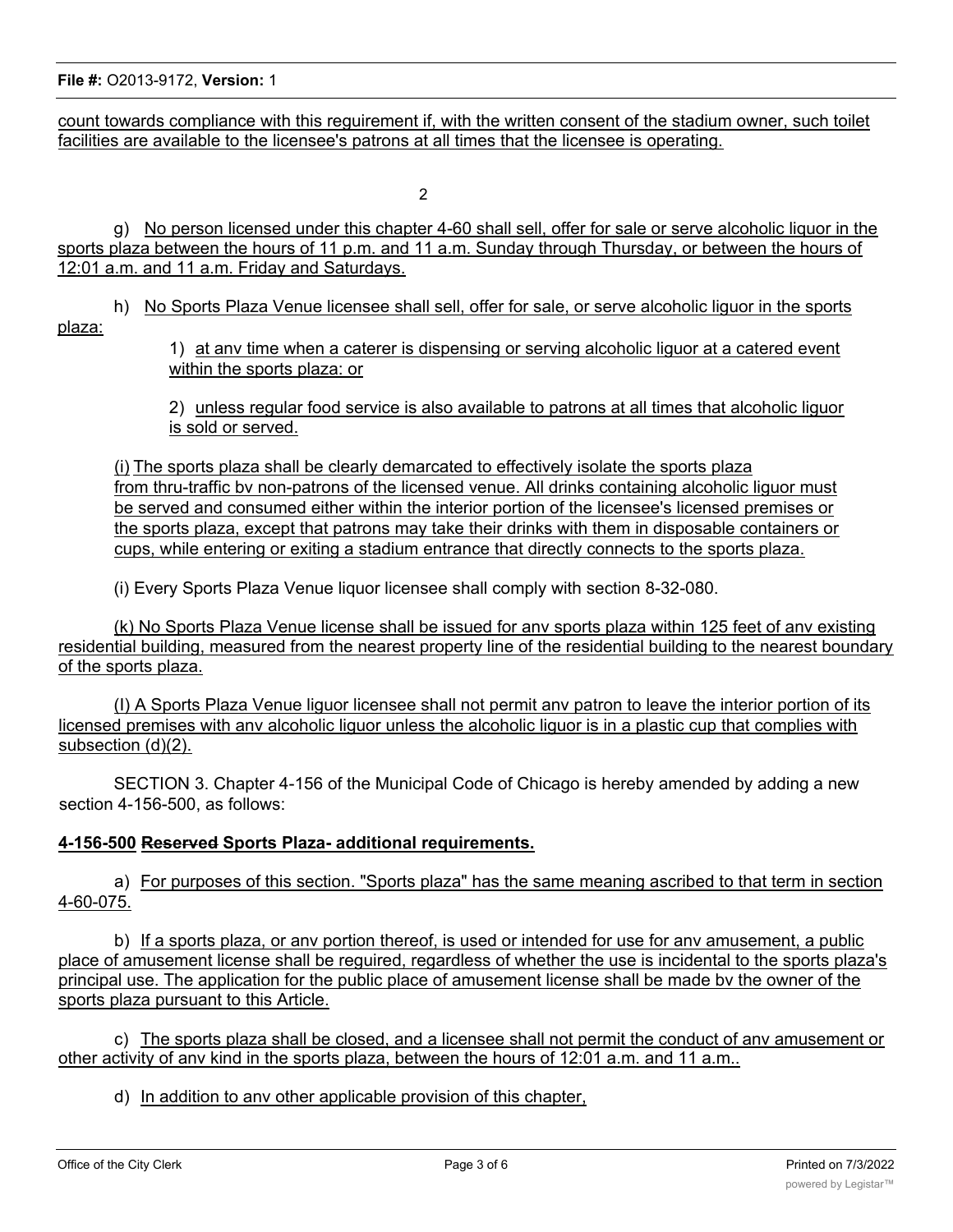(1) a licensee shall have an adequate number of indoor toilet facilities available for the patrons of the sports plaza in compliance with section 4-60-100. Toilet facilities located within the stadium adjacent to the sports plaza shall count towards compliance with this requirement if, with the written consent of the

3

stadium owner, such toilet facilities are available to the patrons of the sports plaza at all times that the licensee is operating;

(2) anv contract with a private entity which permits the entity to conduct an amusement in the sports plaza shall include the restrictions in this section; and

(3) the licensee shall comply with section 8-32-080.

(d) All other applicable provisions of this chapter apply.

SECTION 4. Section 10-8-335 of the Municipal Code of Chicago is hereby amended by adding the language underscored and by deleting the language struck through, as follows:

## **10-8-335 Outdoor special events.**

(a) As used in this section unless the context requires otherwise:

1) "Special event" means;

A) an amusement, as that term is defined in section 4-156-010, conducted in a sports plaza: and (i) as part of the amusement, a device, instrument or other equipment that electronically amplifies sound is used; and (ii) the sound generated from such device, instrument or eguipment is anticipated to be louder than average conversation level at a distance of 100 feet or more from the boundary of the sports plaza; or

B) a planned temporary aggregation of attractions, including public entertainment, food and beverage service facilities, sales of souvenirs or other merchandise, or similar attractions, that is {i) conducted on the public way; or (U) conducted primarily outdoors on property open to the public other than the public way and which:

> (A i) Includes activities that require the issuance of a city temporary food establishment license or a special event liquor license; or

(B ii) Requires special city services, including but not limited to any of the following: street closures; provisions of barricades, garbage cans, stages or special no parking signs; special electrical services; or special police protection.

"Special event" does not include a parade or athletic event for which a permit is required under Sections 10-8-330 or 10-8-332, a neighborhood block party at which no food, beverages or merchandise is sold, or a citywide festival conducted pursuant to an intergovernmental agreement authorized by ordinance.

2) "Department" means the department of cultural affairs and special events.

3) "Sponsor of the event" means the entity who is conducting the special event or in whose name or for whose support the proposed special event will be presented.

4) "Sports plaza" has the meaning ascribed to that term in section 4-60-075.

5) "Average conversation level" has the meaning ascribed to that term in section 8-32-

020.